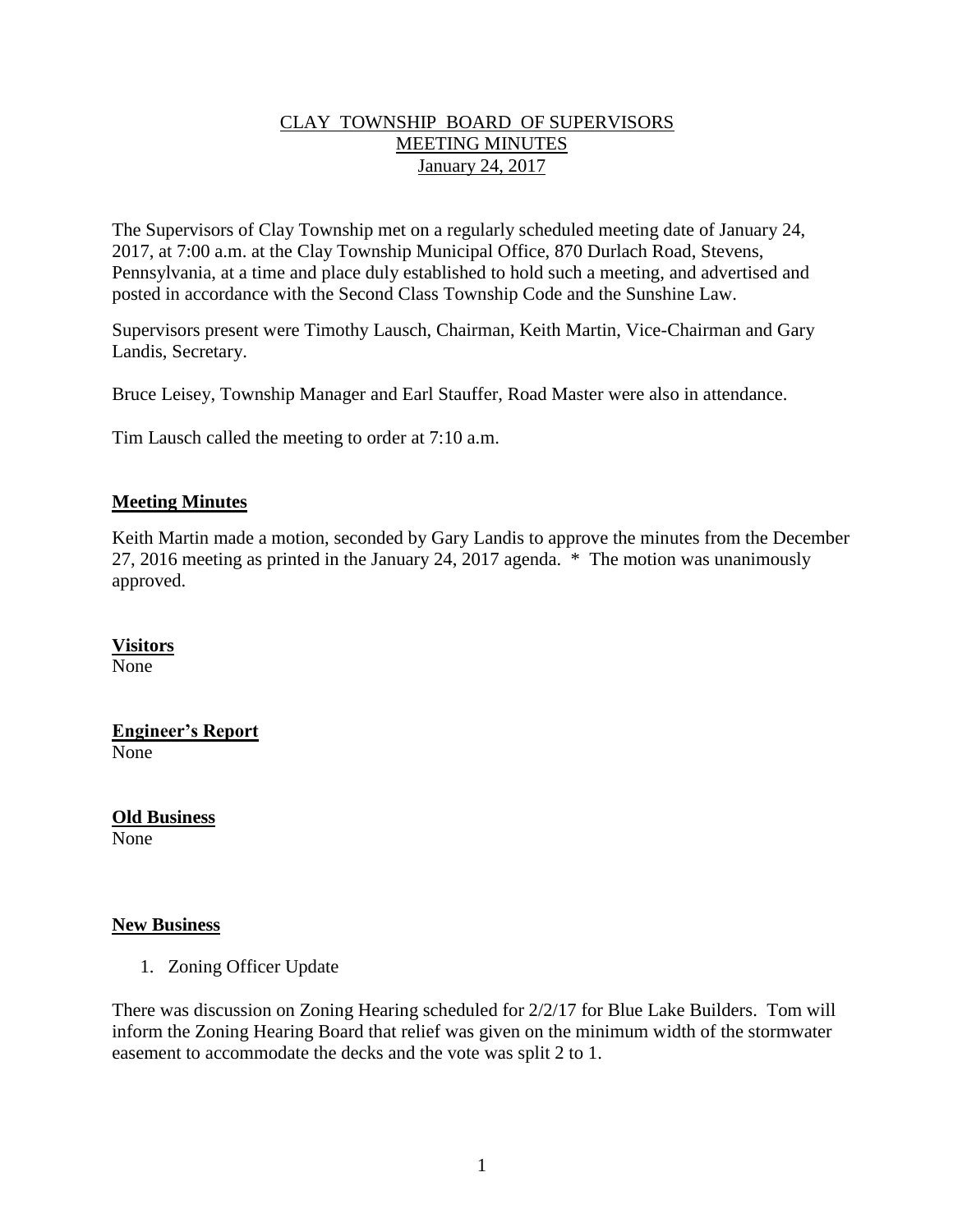### 2. Road Master Update

Earl updated the Board of Supervisors of recent activities of the Road Crew.

#### 3. Discussion on 2017 Road Bids

It was discussed to postpone the ultra-thin friction course on either Indiantown Road or Clay School Road to 2018. Earl will investigate and determine which work to postpone.

I was also discussed to overlay Yummerdall Road from Skyline Avenue to Hopeland Road and seal coat the rest of Yummerdall Road.

#### 4. Discussion on Appointment of Building Code Appeals Solicitor

After discussion, it was agreed that Bruce Leisey will reach out to potential candidates and report back to the Board of Supervisors.

No decision was made at this time.

5. Part Time Lawn Maintenance

Bruce Leisey informed the Board of Supervisors of a typo error on the 2017 Wages report for the Part Time Lawn Maintenance position.

Gary Landis made a motion, seconded by Keith Martin to pay the Part Time Lawn Maintenance position \$15.00 per hour in 2017. \* The motion was unanimously approved.

6. Discussion on Stoney Lane

Keith Martin said that a resident of Stoney Lane expressed their concern that dust oil was not applied to Stoney Lane in 2016. There was also discussion on traffic conflicts with bus and car traffic on Stoney Lane.

After discussion, it was agreed that Bruce Leisey, Earl Stauffer and Bob Lynn will look into the issues and report back to the Board of Supervisors.

No decisions were made at this time.